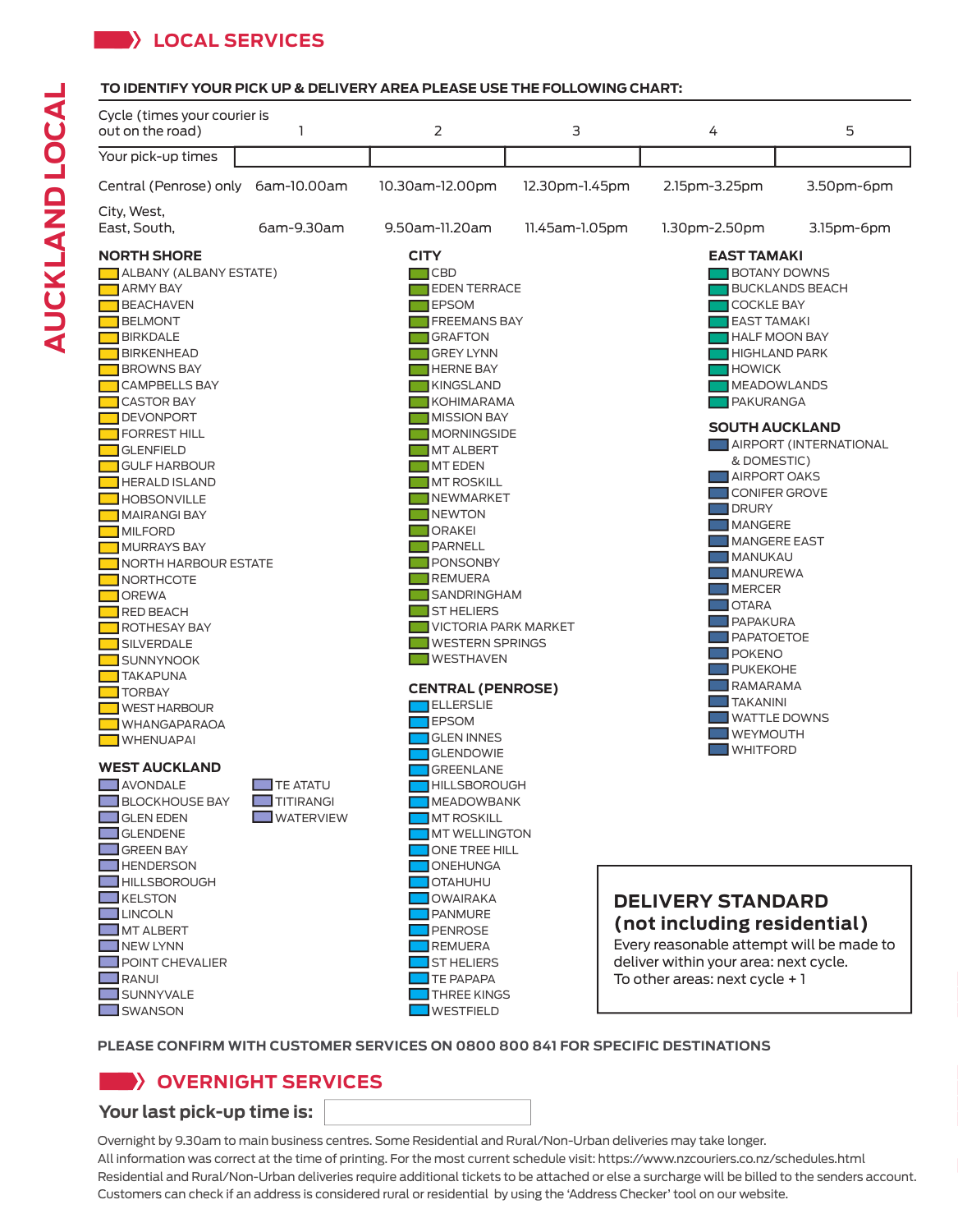

Branch Locations

Great Barrier Island - Standard freight charges to Auckland apply. Receiver pays a surcharge for delivery of item to Great Barrier Island via Great Barrier Airlines. For more details please contact your local branch.

Please Note: Above zone areas are approximate only, For queries regarding the exact zone of a specific location, please contact your local branch.

Taumarunui

**TAUPO** 

| > BRANCH |                                 |                    | > OPENING HOURS                  |                             |
|----------|---------------------------------|--------------------|----------------------------------|-----------------------------|
| Penrose  | 32 Botha Road, Penrose          | Monday - Friday:   | 8:00am - 7.00pm                  | Saturday: 8:00am - 12.00 pm |
| City     | 79 St Georges Bay Road, Parnell | Monday - Friday:   | $9:00$ am - 5.30pm               |                             |
| West     | 681c Rosebank Road, Avondale    | Monday - Friday: ˈ | 8:00am - 5.00pm                  |                             |
| East     | 18 Cryers Road, East Tamaki     |                    | Monday - Friday: 9:00am - 4.30pm |                             |
| South    | 51 Hobill Avenue, Manukau       | Monday - Friday:   | 8:30am - 5.00pm                  |                             |
|          |                                 |                    |                                  |                             |

AUCKLAND REGIONAL For details on where to buy product and drop off packages, refer to the 'Contact Us' section of our website nzcouriers.co.nz

**ROTORUA**